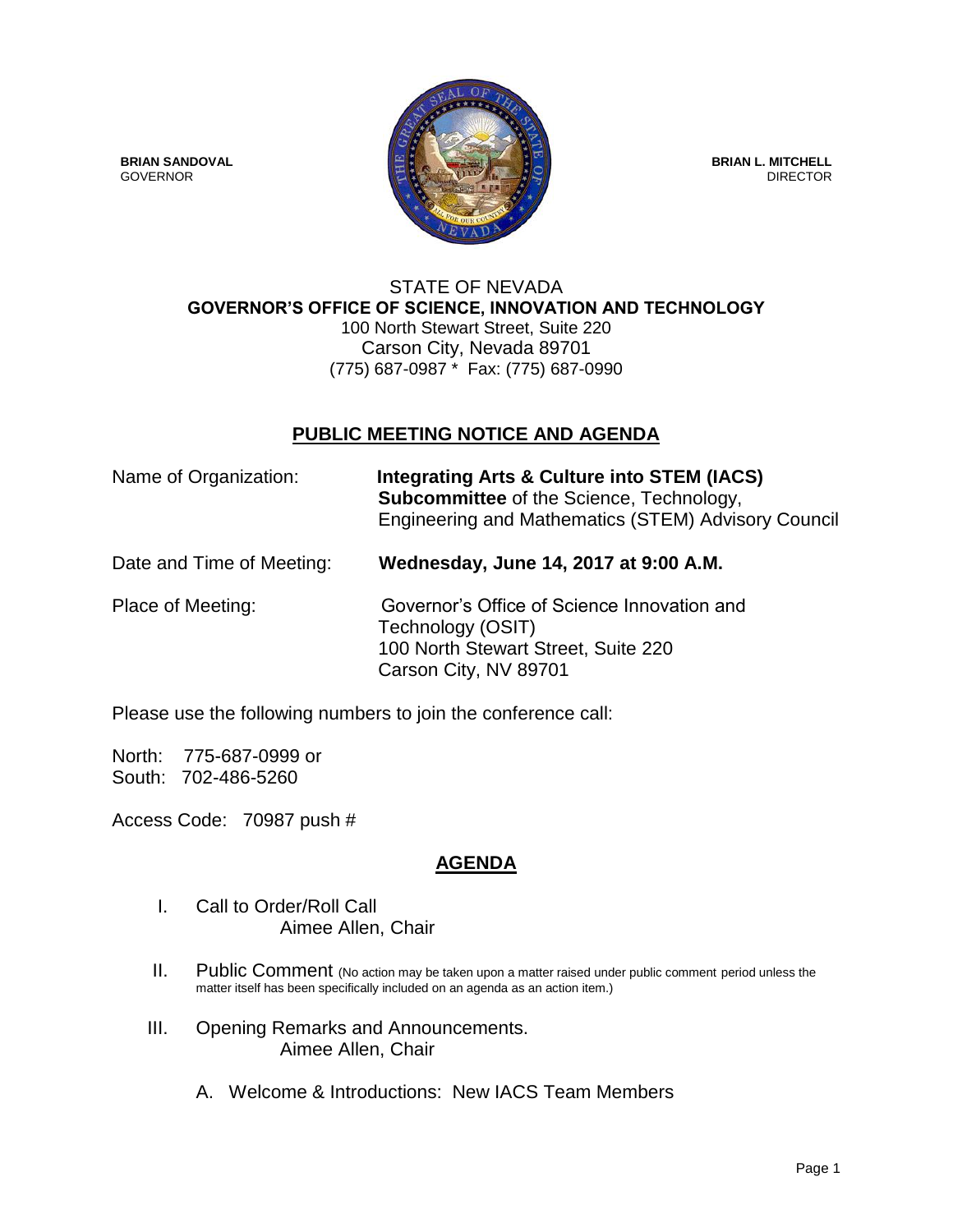- 1. Sue DeHart, Clark County School District (CCSD) Elementary Fine arts Coordinator, [sdehart@interact.ccsd.net](mailto:sdehart@interact.ccsd.net) introduced by Candy **Schneider**
- 2. Julye Neel, Washoe County School District (WCSD) Fine Arts Coordinator & Music Supervisor, [jneel@washoeschools.net](mailto:jneel@washoeschools.net) – Introduced by MaryJane Dorofachuk
- 3. Candace Garlock, Fine Arts, College Instructor, Truckee Meadows Community College, [cgarlock@tmcc.edu](mailto:cgarlock@tmcc.edu) – Introduced by Tia Flores.
- IV. Approval of the Minutes from the February 8, 2017 and March 27, 2017 meetings (For possible action) Aimee Allen, Chair
- V. New Business: (For information only) Aimee Allen, Chair Marisa Cooper Craig Rosen
	- A. Re-branding the NMA/DRI teacher training event(s), currently known as "Exploring STEAM Education," to the *Nevada STEAM Conference*: Scaling the DRI//NMA partnership to a biannual statewide conference (Reno/LV), and in the process producing a statewide direct-engagement platform for advancing STEAM/IACS.

Marisa Cooper Craig Rosen

- 1. Details:
	- a) First Biannual Location, 2017: Nevada Museum of Art, Reno
	- b) Theme: "The Nuclear Landscape"
	- c) Date: Saturday, February 24, 2017
	- d) Additional Offerings: site-specific gathering in the opposite city (NV Test Site, Las Vegas, 2018), one week following the conference.
- VI. IASC Member Announcements. (For information only)

Aimee Allen, Chair Brian Mitchell MaryJane Dorofachuk Craig Rosen Dave Brancamp

A. STEM Advisory Council – Brian Mitchell, Director of OSIT Next STEM Advisory Council Meeting is July 7, 2017, 10:30 A.M. – 2:30 P.M. at the Grant Sawyer Building, 555 E. Washington Ave, #5100, Las Vegas, NV 89101 – Conferencing to Carson City (arrive after 1:00 P.M. to participate in our report specifically).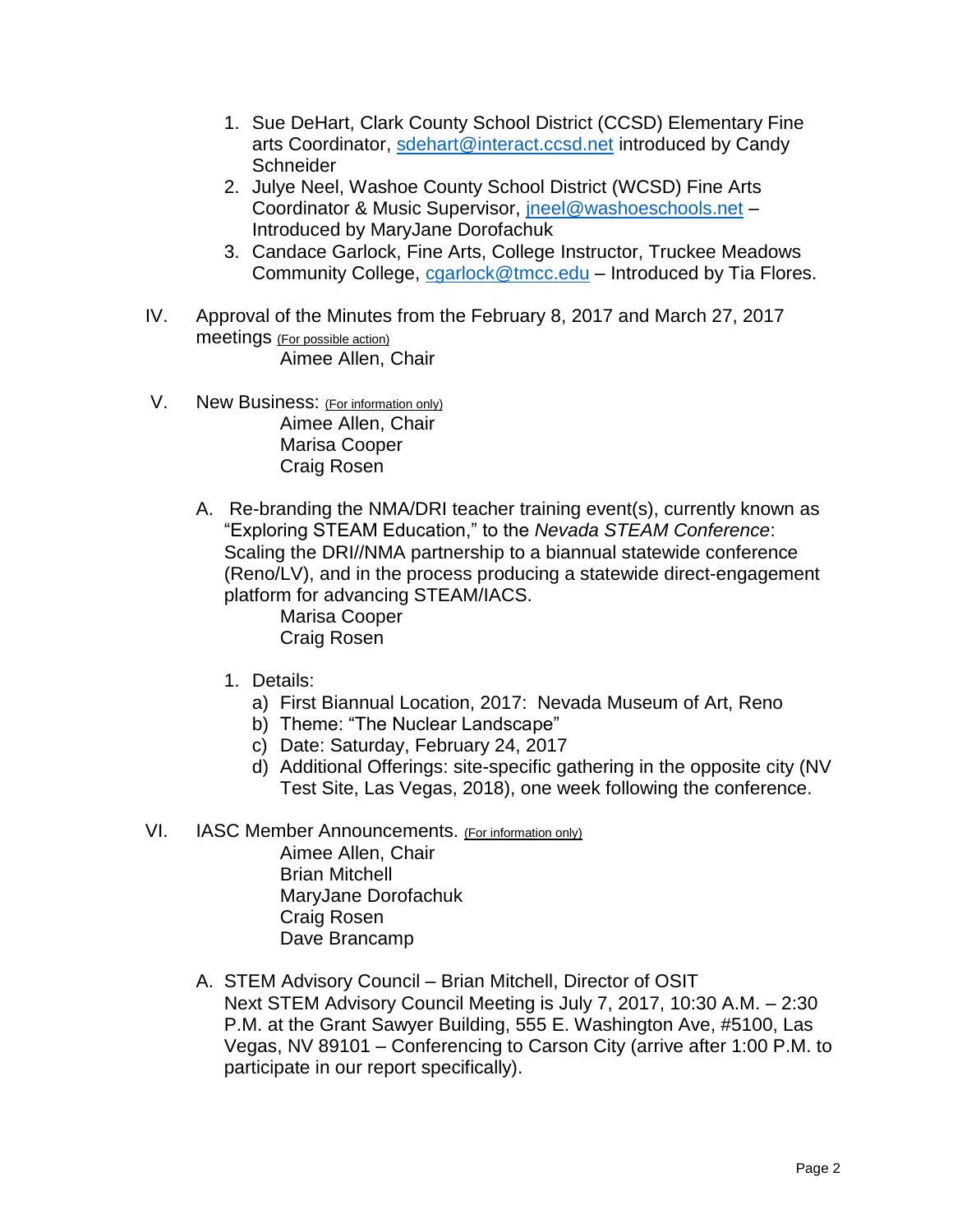- B. NV Arts Council MaryJane Dorofachuk
	- Invitation for Participation from the American for the Arts. "To participate in a national project that is developing research foundations for the science, technology, engineering, arts, humanities, and math (STEAM) movement in out-of-school learning settings. Participation will result in your respective institution being included in their listing of participating National Institutions. This is a project of the innovation Collaborative, a DC-based coalition of leading national arts, sciences, technology, engineering, humanities, and higher education institutions." http:// www.innovationcollaborative.org/institutions.html
		- a) NV Arts Council MaryJane Dorofachuk: The Artist in Schools + Community Roster will be open in the summer. MaryJane Dorofachuk is soliciting feedback from the members of our group, and is considering encouraging teaching artists that address STEAM and arts integration to apply. Please email her directly regarding this opportunity with your comments/ideas/thoughts/etc.
- C. DRI /Green Power Craig Rosen United Way Invitation for IACS to present on our partnership/progress.
- D. DOE MaryJane Dorofachuk and Dave Brancamp: The NV State Plan for implementing ESSA, and its impact on student engagement in the Arts.
- E. Other IACS Announcements: Discovery (Las Vegas), Discovery (Reno), Smith Center, Nevada Museum of Art, CCSD, Sierra Arts Foundation, Truckee Meadows Community College, DOE, STEM Advisory Council, etc.
- VII. Consider Agenda Items for the Next Meeting (For information only) Aimee Allen, Chair
- VIII. Next Meeting Date will be determined at this meeting (For information only) Aimee Allen, Chair
	- IX. Public Comment (No action may be taken upon a matter raised under public comment period unless the matter itself has been specifically included on an agenda as an action item.)
	- X. Adjournment

NOTE: Items may be considered out of order. The public body may combine two or more agenda items for consideration. The public body may remove an item from the agenda or delay discussion relating to an item on the agenda at any time. The public body may place reasonable restrictions on the time, place, and manner of public comments but may not restrict comments based upon viewpoint.

We are pleased to make reasonable accommodations for members of the public who have disabilities and wish to attend the meeting. If special arrangements for the meeting are necessary, please notify Debra Petrelli at (775) 687-0987 as soon as possible and at least two days in advance